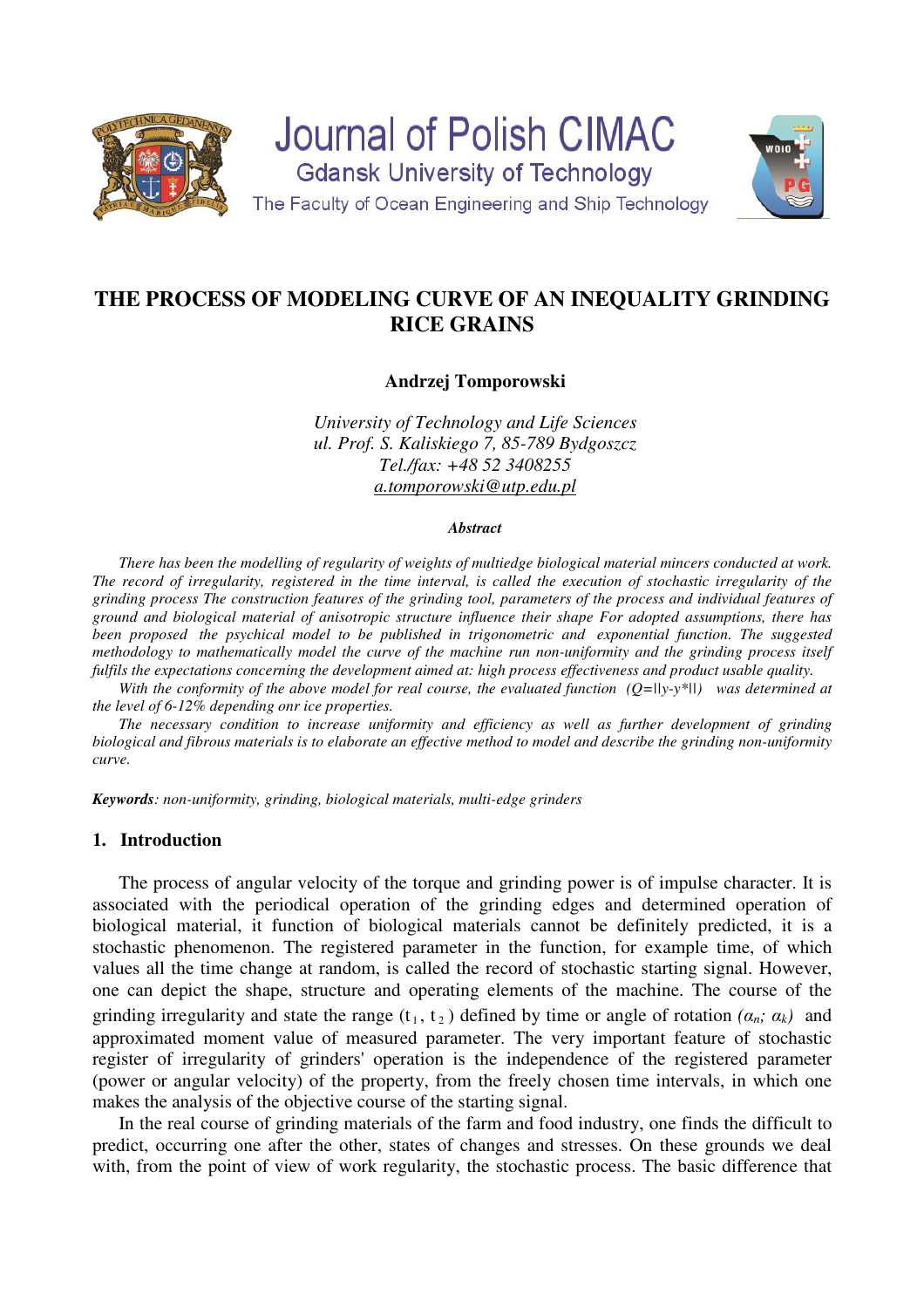distinguishes this type of processes from the determined processes is that: the stochastic process is an accumulation of different executions, and the executions last relatively long.

The research problem was formulated in the form of a question: What are the formalization possibilities of real processes of dynamic (M) irregularity and kinematic one (ω), with the use of parameters and properties of random function?

#### **2.Assumptions**



*Fig.1. Sectional area and effective grinding surface for two grinding discs between edges of the grinding holes [1,2]* 

During the time a single blade goes through the material being ground (Fig. 1), the grinder shaft torque increases from zero (start of cutting) up to the maximum value, and then it gradually goes down to zero (at the moment when the cutting operation is finished). The torque value inside a multi-hole grinder depends on the design parameters of the quasi-shearing assembly

In turn great changeability of torque makes alternate variations of the angular velocity. The changes in the angular velocity are of a pulsing nature. The measure of uniformity of work of the grinders is inaccuracy of realization of the preset motion function, it means non-uniformity of run, loads, and even efficiency [1, 2].

The power requirement to drive a blade is very unstable (Fig. 2), since there is a period of the machine idle run between cutting the consecutive pieces of material. Therefore significant changes in power consumption may occur.

The changing difference of the active torque and the torque of driving forces is a reason for changeability of the angular velocity of the grinder shaft. The active torque  $M_{c\bar{z}}$  is considered to be the torque which occurs when cutting. While the torque of driving forces *Msn* is used to denote the torque taken from an electric motor. If the shaft makes *n* revolutions, then the average angular velocity being equal to the nominal velocity is

$$
\omega_{\text{ir}} = \omega_{\text{nom}} \approx \frac{\omega_{\text{max}} + \omega_{\text{min}}}{2} \,. \tag{1}
$$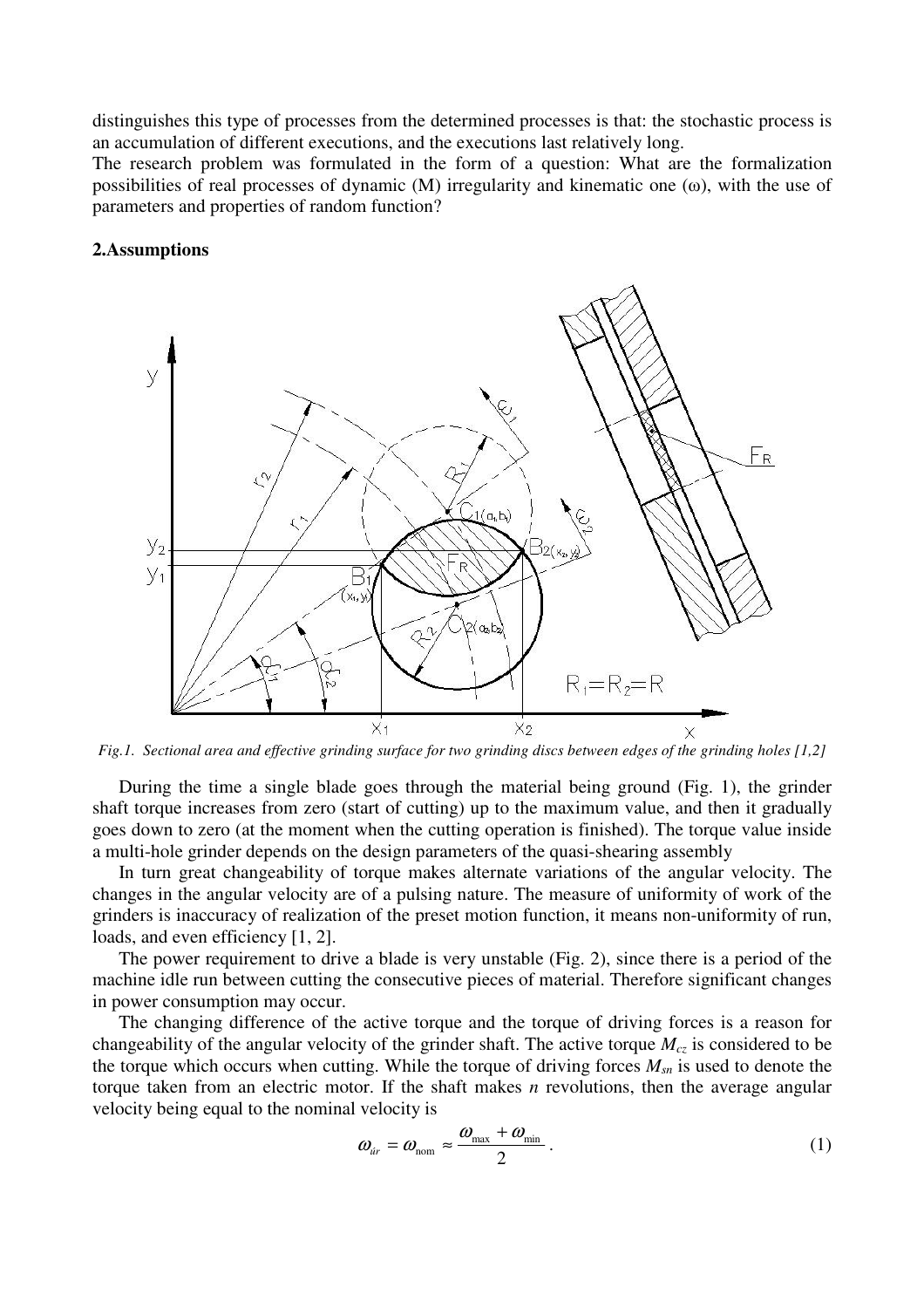The variations of the shaft angular velocity during the steady motion take place between  $\omega_{\text{max}}$ and ωmin The aforementioned changes are included in the coefficient of the non-uniformity of the machine run [6], which is determined by



*Fig. 2. Fragment of torque sequence and evaluation of non-uniformity of loads of the five-shielded grinder RWT-5KZ, while grinding a rice grain* 

### **2. Approximation of the grinding non-uniformity curve to a obtain its mathematical form**

The recorded courses of kinematic and dynamic non-uniformity (Fig. 4) of the grinder work may be described in a mathematical form by applying essential elementary function systems:

exponential,

$$
M(t) = M_1 e^{jn\omega t} + M_2 e^{jn\omega t} + \dots + M_n e^{jn\omega t},
$$
\n(3)

trigonometric,

$$
M(t) = a_0 + c_1 \cos(n\omega t + \phi_1) + c_2 \cos(n\omega t + \phi_2) + \dots + c_n \cos(n\omega t + \phi_n).
$$
 (4)

For the needs of transformation of the measurement curve (e.g. stochastic one) to obtain its mathematical form, it is advantageous to select the relationships which shall assure representation of a real course at the minimum level of the acceptable deviation error [4]. This is a characteristic feature of trigonometric and polynomial functions. A periodic function describing the investigated non-uniformity courses, which meets the necessary conditions may be set as the Fourier series, made of the sum of the individual trigonometric functions, with various amplitudes, and a constant component. The physical form of the period course of grinding non-uniformity is a sufficient condition for existence of a real mathematical function.

The periodic function of non-uniformity function developed to the Fourier series has many theoretical and strictly practical applications. It facilitates presentation of the course of nonuniformity of grinding operation when presenting frequency analysis for sinusoidally changing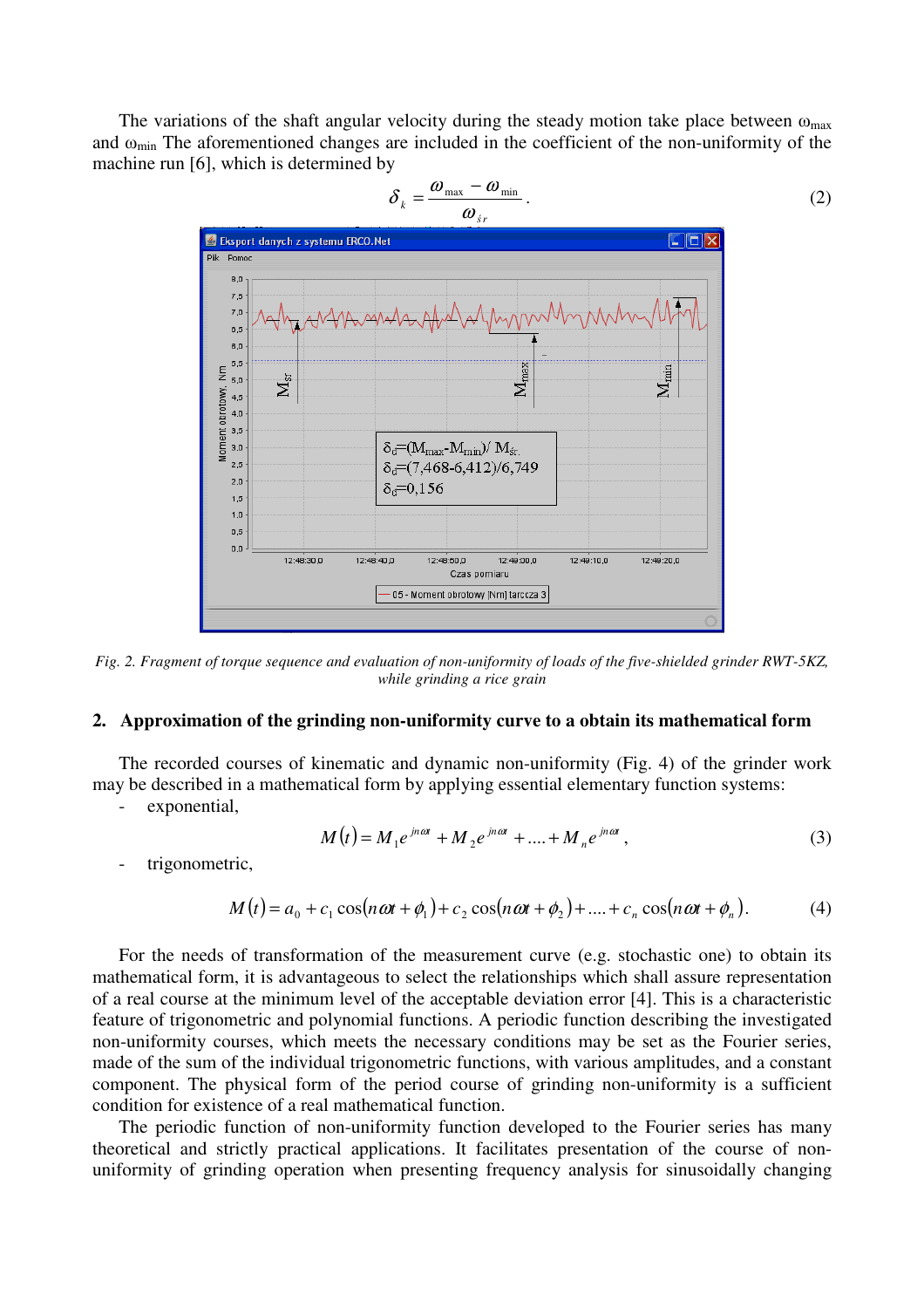courses. Each component of a pulse, an increase or a decrease in load may be investigated separately for the linear representations.

Presentation of the course of non-uniformity of the grinding machine course as the Fourier series is equivalent to decomposition of the essential function into its components; a constant component and individual components (respective answers to loads). The investigated nonuniformity curve may be approximated by means of a finite number of harmonic courses so that after adding next sequential harmonic components an image showing more and more precise approximation of the real course can be obtained.

The essential, graphic mathematical models describing the courses of non-uniformity of the grinding machine work are affected by some error – a deviation from the real values. They may be presented as a regular wave with a typical geometrical configuration by means of an infinite trigonometric series, with the functions having the form of the dominant course:

with an isosceles triangle outline

$$
M(t) = 8\frac{A}{\pi^2} \left( \frac{\sin \omega t}{1} - \frac{\sin 3\omega t}{9} + \frac{\sin 5\omega t}{25} - \dots \right),\tag{5}
$$

with a right-angled triangle outline;

$$
M(t) = 2\frac{A}{\pi} \left( \frac{\sin \omega t}{1} - \frac{\sin 2\omega t}{2} + \frac{\sin 3\omega t}{3} - \dots \right),\tag{6}
$$

with a trapezoidal outline;

$$
M(t) = 4\frac{A}{\alpha\pi^2} \left( \frac{\sin \pi\alpha \sin \omega t}{1} + \frac{\sin 3\pi\alpha \sin 3\omega t}{9} + \frac{\sin 5\pi\alpha \sin 5\omega t}{25} + \dots \right) \quad . \tag{7}
$$

In the analysed courses of non-uniformity of work of the multi-edge grinders the amplitudes of individual components are inversely proportional to frequency, therefore the components with smaller frequency have greater amplitude than the components with higher frequency.



*Fig. 3. The examination power of the stochastic process values of one-shield grinder during grinding grinder RWT-5KZ, while grinding a rice grain*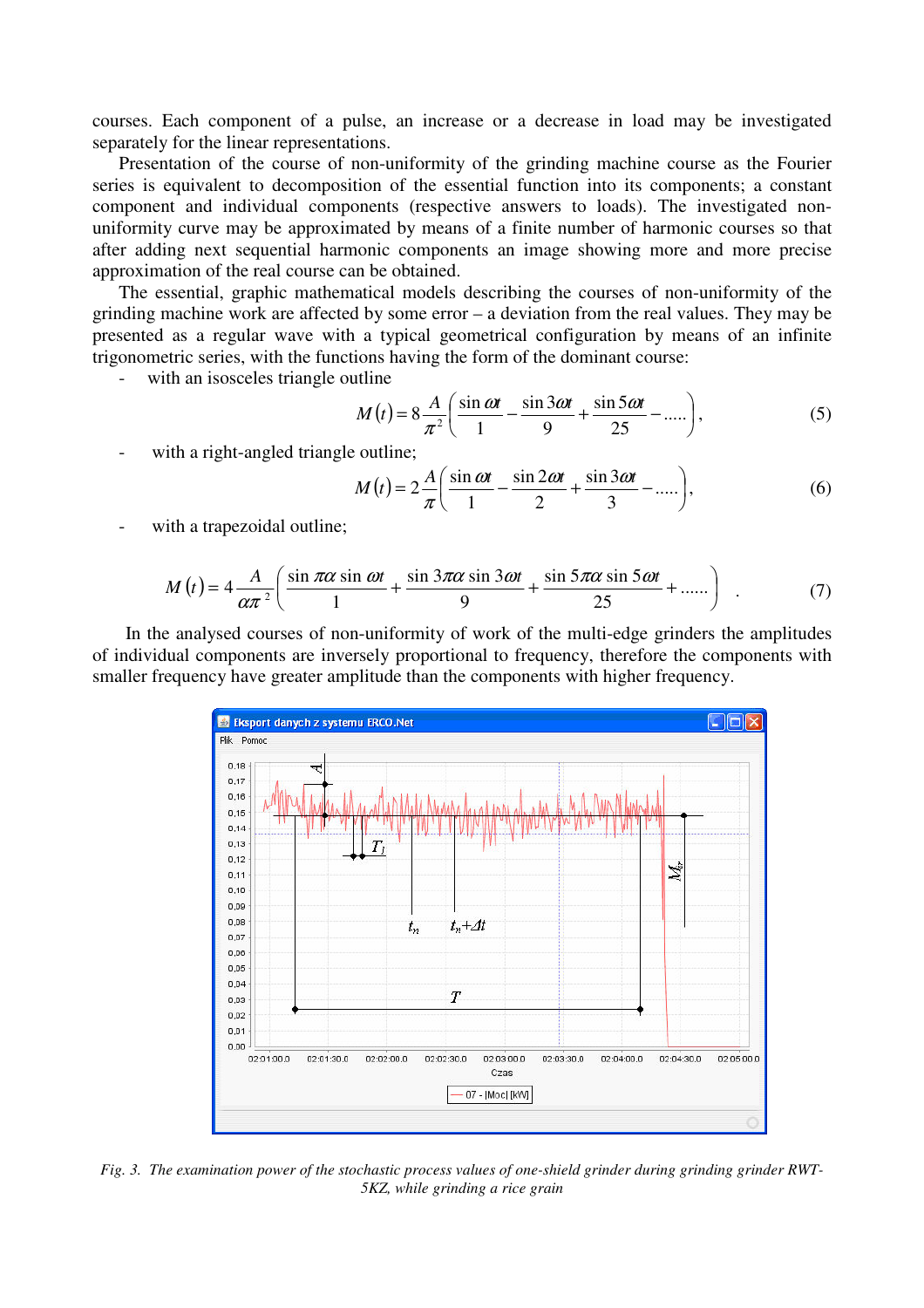Approximation of a real course to obtain the corresponding model curve is simplified or it becomes more general after applying the exponential Fourier series.

$$
M(t) = A_0 + A_1 e^{j\omega t} + A_2 e^{j2\omega t} + A_3 e^{j3\omega t} + \dots + A_n e^{jn\omega t},
$$
\n(8)

where:

 $M(t)$  — approximated function - torque, *n =* 1, 2, 3, ..... ,  $\omega = 2n/T$ . *T- period.* 

The coefficient *An* facilitates to determine a set of harmonic components which when summed up make the course of the function *M(t)*.

Exemplary presentation of the sequence of the rectangular pulses (velocity or torque) by means of the trigonometric series is formulated as:

$$
M(t) = \frac{\alpha A}{T} \left[ 1 + 2 \left( \sin \frac{1 \alpha \pi}{T} \cos 1 \omega t + \sin \frac{2 \alpha \pi}{T} \cos 2 \omega t + \dots \right) \right].
$$
 (9)

With the conformity of the above model for real course, the evaluated function  $(Q=||y-y^*||)$ was determined at the level of 6-12% depending on the rice properties.

# **3. The statistic characteristics of irregularities processes**

Making average of the obtained values of the torque or rotational speed of the grinder's shaft, as a random value in relation to the time, one can make the average of one of the execution in relation to the time parameter or rotational angle of the operational shaft.

It is essential, in the analysis of the stochastic process, to check whether in the tested process of irregularity of the grinding machine operation do not occur the statistic regularities which indicated the process at least partially determined. It may be performed using the non-complicated examination procedure. One needs to register repeatedly the process of irregularity of the machine process. The achieved results one needs to compare with one another in a few, and even several, similar time intervals from  $t_1$  to  $t_n$  (or whether depending on the kept register, rotational angle of the operational shaft from  $\alpha_1$  to  $\alpha_n$ ). Compare and make the analysis, read in the chosen ranges the values of the registered parameter: of torque for the dynamic register and angular velocity for the kinematic one, from  $M_1(t_1)$  to  $M_1(t_n)$ , and in turn all ones, till to the value from  $M_n(t_n)$ . In order to exclude the dependence of the achieved function on the accepted time values, the checking procedure should be repeated for the moved times. As a consequence one should make the diagrams of cumulative frequency of the random variable  $E(M, \omega)$ , in the form of:

- for the dynamic irregularity

$$
E_t(M) = P\left[M(t) < x\right] \qquad \text{and} \qquad E_{t+At}(M) = P\left[M(t+\Delta t) < x\right],\tag{10}
$$

for the kinematic irregularity

$$
E_t(\omega) = P[\omega(t) < \omega] \quad \text{and} \quad E_{t+At}(\omega) = P[\omega(t+At) < \omega], \quad (11)
$$

where:

M –the torque on the grinder's shaft,

 $\omega$  - the angular velocity of the grinder's shaft.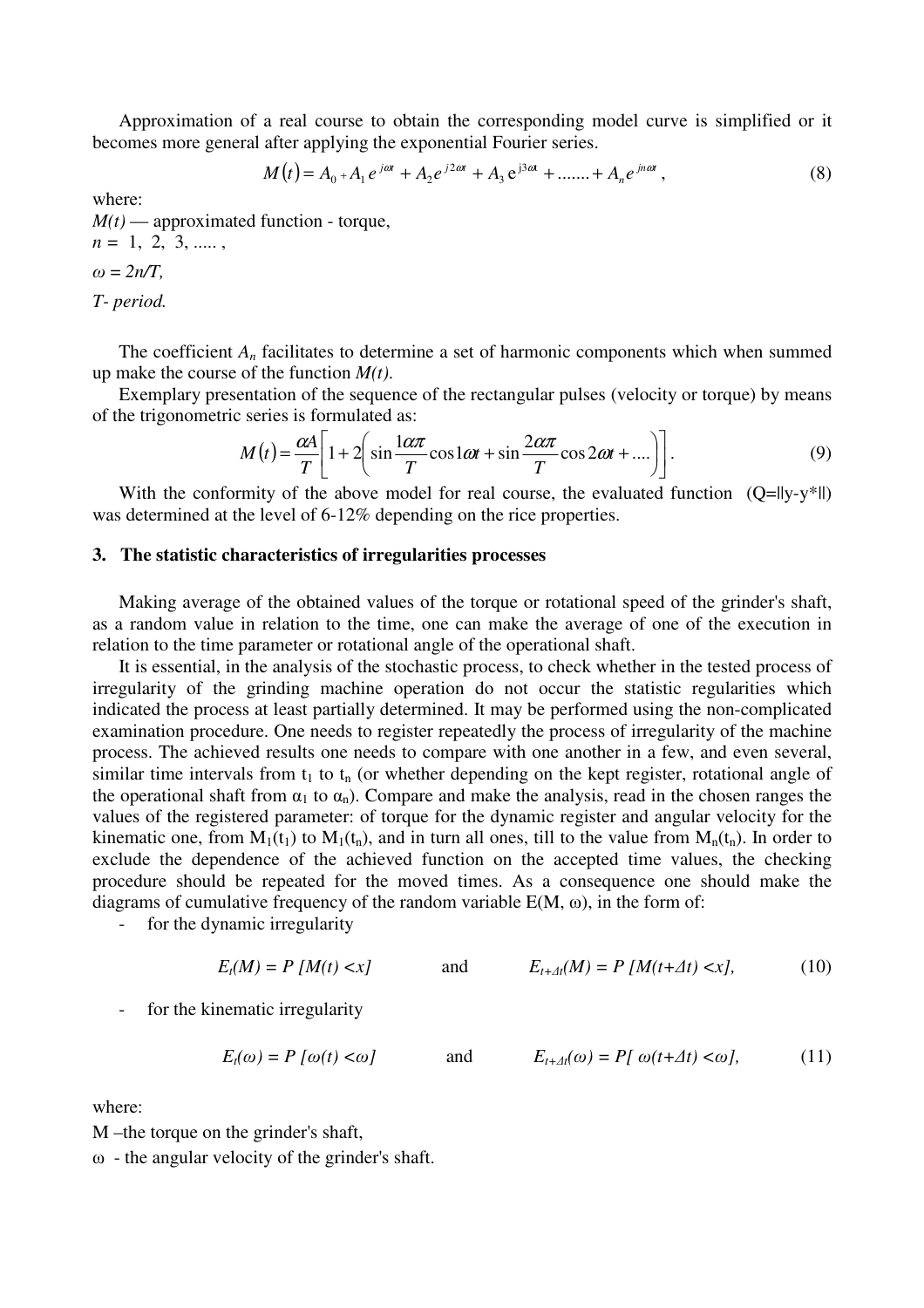The process is stationary, if the achieved cumulative frequencies are equal, which means



*Fig.4. The examination of the stochastic process values of one-shield grinder during grinding grinder RWT-5KZ, while grinding a rice grain* 

One cannot predict the course of the irregularities of grinding the biological materials, it is completely stochastic phenomenon. Correctly designed process of multi-edged grinding technology let us predict some properties of statistical registered record of irregularities.

The record of the process of grinder's work irregularity may be read in double ways:

- − reading of the record data statistic feature of the model, record,
- reading of the changes speed, registered staring point describes statistically the variability of the objective record.

The analysis of irregularities as of the stochastic phenomenon defines in the statistic sense the process of multi-edged grinding. Practically, for a correct description of the grinding process one should register the irregularities of the stochastic record in a very long time interval [5].

# **4. Static characteristics of irregularities course**

The average value (Fig. 3) of the random form of irregularity of the grinding machine process M(t) and  $\omega(t)$  defines the static component, one which is not accidental. As a result of its subtracting from the irregularity value, we receive the value including only the random variable component.

The random mean value may be presented in the form:

− for the dynamic irregularity:

$$
M_{sr}(t) = \lim_{T \to \infty} \int_{0}^{T} M(t)dt,
$$
\n(13)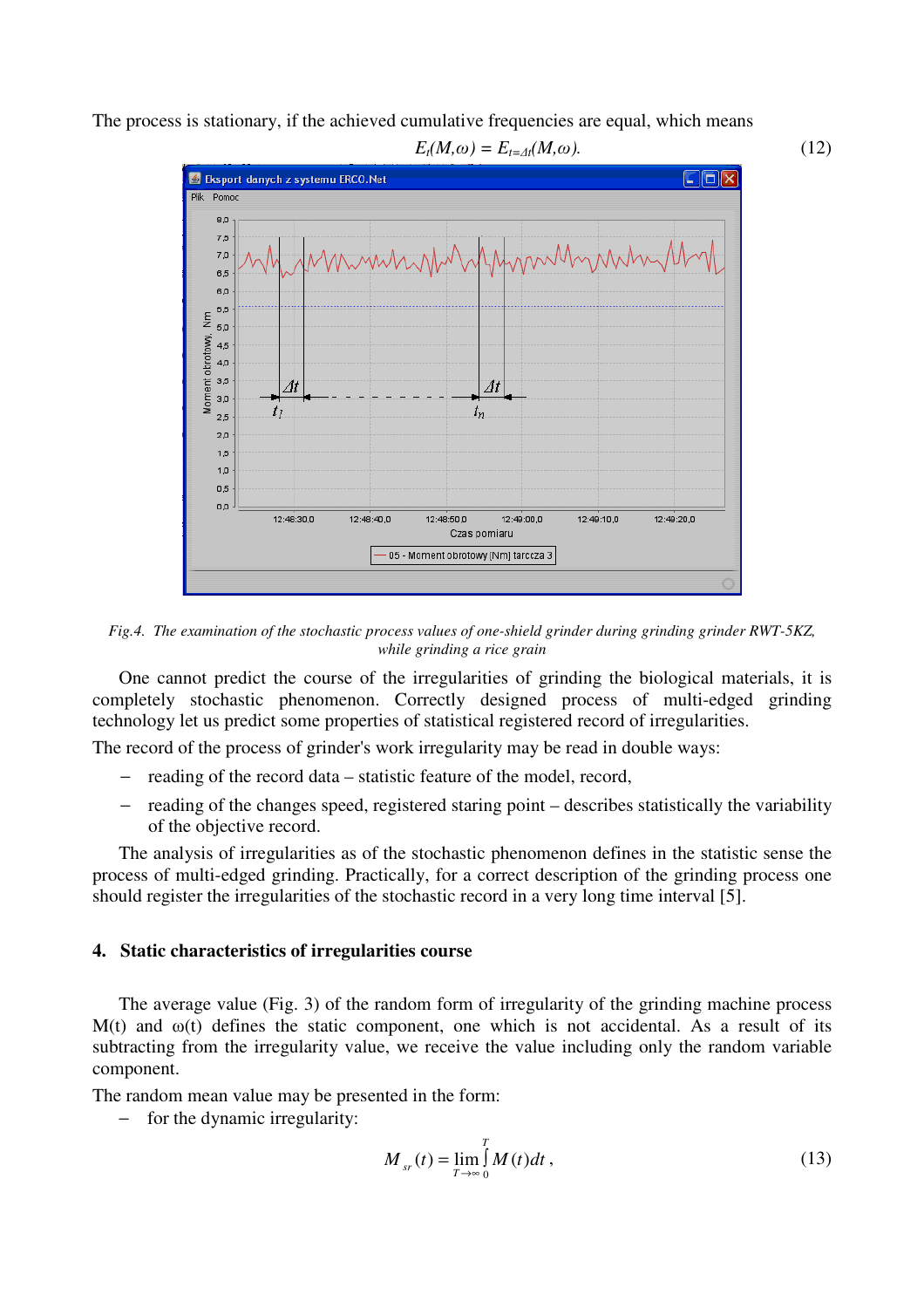− for the kinematic irregularity:

$$
\omega_{sr}(t) = \lim_{T \to \infty} \int_{0}^{T} \omega(t) dt.
$$
\n(14)

For the description of the statistical properties of the irregularity register of the grinding machine course, one may use its mean-square value, as a measure characterizing the irregularity course, both the dynamic and kinetic one, of the course of the biological materials of grinders;

$$
M_{sr}^{2}(t) = \lim_{T \to \infty} \frac{1}{T} \int_{0}^{T} M^{2}(t)dt,
$$
\n(15)

where:

T – time interval.

The likelihood that the temporary value of the irregularity  $M(t)$  shall be included in the range  $(M_A, M_B)$  is expresses by the formula;

$$
P[M(t) \in \langle M_A; M_B \rangle] = \lim_{T \to \infty} \frac{1}{T} (t_1 + t_2 + \dots + t_k), \qquad (16)
$$

where:

 $t_k$  - times of which the temporary values of the signal  $M(t)$ .

 The density of likelihood of the temporary values of the multi-openings grinder's irregularity course may be written in the form of the formula;

$$
p(M) = \lim_{\Delta x \to \infty} \frac{P[M(t) \in \langle M_A; M_B \rangle]}{t_1 + t_2 + t_3 + \dots \dots}
$$
 (17)

The arrangement of the likelihood of the continous random variable M (moment) or  $\omega$  (the angular speed) in the time is the dependence of the likelihood density  $p(x)$  from the independent variable x.

$$
p(M) = const \Leftrightarrow M \in \langle M_{\min}; M_{\max} \rangle,
$$

and

$$
p(M) = 0 \iff M \notin \langle M_{\min} ; M_{\max} \rangle. \tag{18}
$$

The density of the likelihood of the irregularity (dynamic) function of the grinder's course of the model approximated to the form of described with the formula;

$$
M(t) = 2M_{i} \frac{1 - 2(\frac{\cos \omega t}{3} + \frac{\cos 2\omega t}{15} + \frac{\cos 3\omega t}{35} + \dots \dots \dots)}{\pi},
$$
 (19)

is:

$$
P(M) = \pi \sqrt{M_{\text{max}}^2 - M_i^2} \,, \tag{20}
$$

where:

 $M_i$  – temporary values.

For the description variation of the irregularities course of the biological materials grinding, one may use the function of autocorrelation as a measure of the dependence of the function values M)t or ω(t)distant to each other of the difference value of their measurement. It may be depicted with the formula: